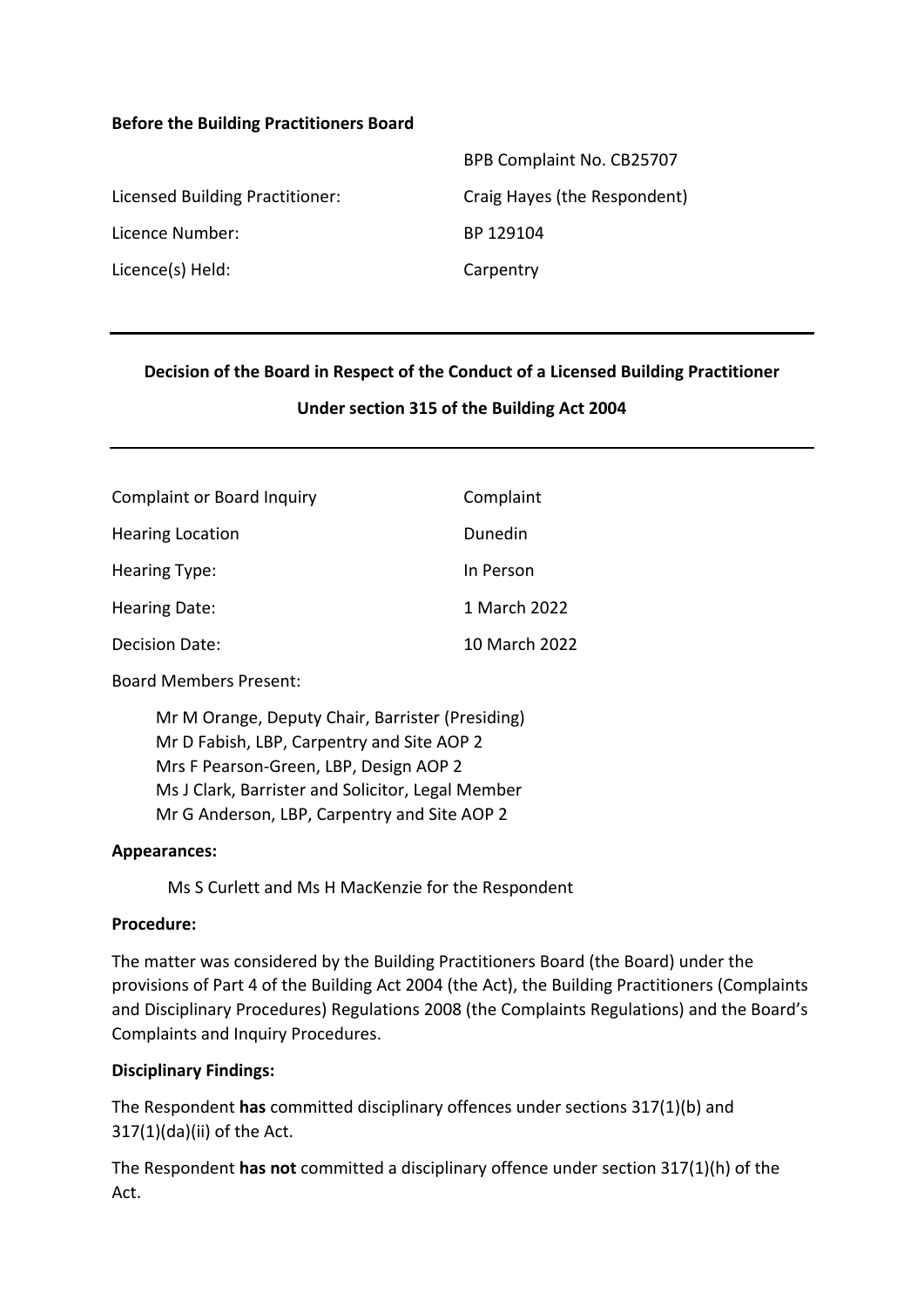# **Contents**

# <span id="page-1-0"></span>**Summary of the Board's Decision**

- [1] The Respondent has carried out or supervised building work in a negligent manner and has failed to provide a record of work on completion of restricted building work. He is fined \$2,000 and ordered to pay costs of \$3,500. The disciplinary outcome will be recorded on the Register of Licensed Building Practitioners for a period of three years.
- [2] The Board found that the Respondent did not breach section 314 (B) (b) of the Act in that the allegation that he carried out design work in relation to on-site solutions developed and implemented was not proven on a balance of probabilities.

# <span id="page-1-1"></span>**The Charges**

- [3] The hearing resulted from a Complaint about the conduct of the Respondent and a Board resolution under regulation 10 of the Complaints Regulations<sup>1</sup> to hold a hearing in relation to building work at [Omitted]. The alleged disciplinary offences the Board resolved to investigate were that the Respondent:
	- (a) carried out or supervised building work or building inspection work in a negligent or incompetent manner (s 317(1)(b) of the Act);
	- (b) failed, without good reason, in respect of a building consent that relates to restricted building work that he or she is to carry out (other than as an ownerbuilder) or supervise, or has carried out (other than as an owner-builder) or supervised, (as the case may be), to provide the persons specified in section

 $1$  The resolution was made following the Board's consideration of a report prepared by the Registrar in accordance with the Complaints Regulations.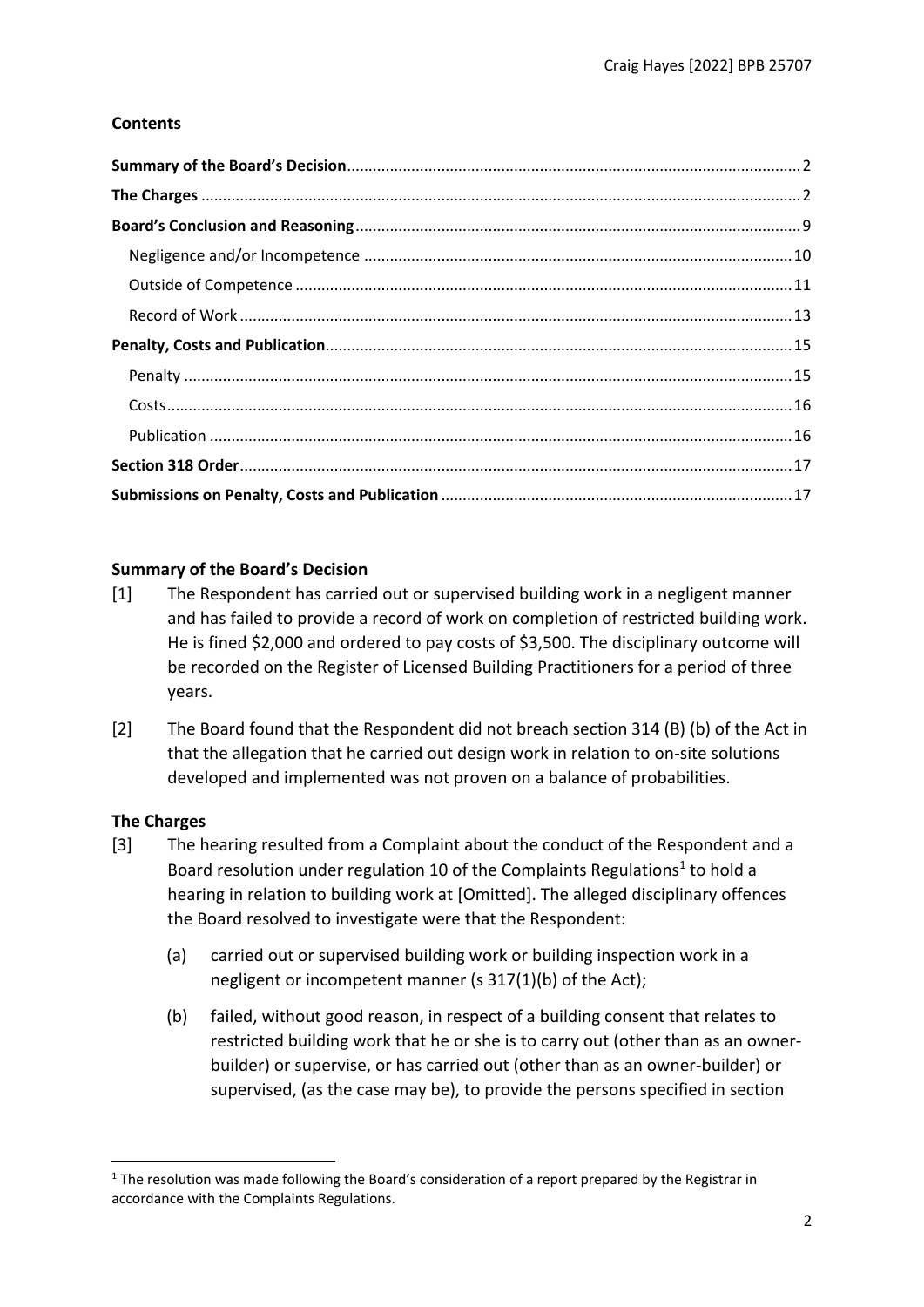88(2) with a record of work, on completion of the restricted building work, in accordance with section 88(1) (s 317(1)(da)(ii) of the Act); and/or

- (c) breached section 314B of the Act (s 317(1)(h) of the Act), in that he may have carried out design work in relation to on-site solutions developed and implemented.
- [4] In respect of negligence or incompetence, the Board resolved to investigate the issues raised by the Complainant in a document dated 21 January 2021 (Document 2.2.18, Page 29 of the Board's file) and the matters noted in a building consent authority inspection record dated 13 November 2020 including the photographs attached (Document 3, Pages 83 – 89 of the Board's file.).

### **Function of Disciplinary Action**

- [5] The common understanding of the purpose of professional discipline is to uphold the integrity of the profession. The focus is not punishment, but the protection of the public, the maintenance of public confidence and the enforcement of high standards of propriety and professional conduct. Those purposes were recently reiterated by the Supreme Court of the United Kingdom in *R v Institute of Chartered Accountants in England and Wales<sup>2</sup>* and in New Zealand in *Dentice v Valuers Registration Board*<sup>3</sup>.
- [6] Disciplinary action under the Act is not designed to redress issues or disputes between a complainant and a respondent. In *McLanahan and Tan v The New Zealand Registered Architects Board,<sup>4</sup>* Collins J. noted that:

*"… the disciplinary process does not exist to appease those who are dissatisfied …. The disciplinary process … exists to ensure professional standards are maintained in order to protect clients, the profession and the broader community."*

[7] In a similar vein, the Board's investigation and hearing process is not designed to address every issue that is raised in a complaint or by a complainant. The disciplinary scheme under the Act and Complaint's Regulations focuses on serious conduct that warrants investigation and, if upheld, disciplinary action. Focusing on serious conduct is consistent with decisions made in the New Zealand courts in relation to the conduct of licensed persons<sup>5</sup>:

> *"…the statutory test is not met by mere professional incompetence or by deficiencies in the practice of the profession. Something more is required. It includes a deliberate departure from accepted standards or such serious negligence as, although not deliberate, to portray indifference and an abuse."*

[8] Finally, the Board can only inquire into "the conduct of a licensed building practitioner" with respect to the grounds for discipline set out in section 317 of the

*<sup>2</sup> R v Institute of Chartered Accountants in England and Wales* [2011] UKSC 1, 19 January 2011.

<sup>3</sup> [1992] 1 NZLR 720 at p 724

<sup>4</sup> [2016] HZHC 2276 at para 164

<sup>5</sup> *Pillai v Messiter (No 2)* (1989) 16 NSWLR 197 (A) at 200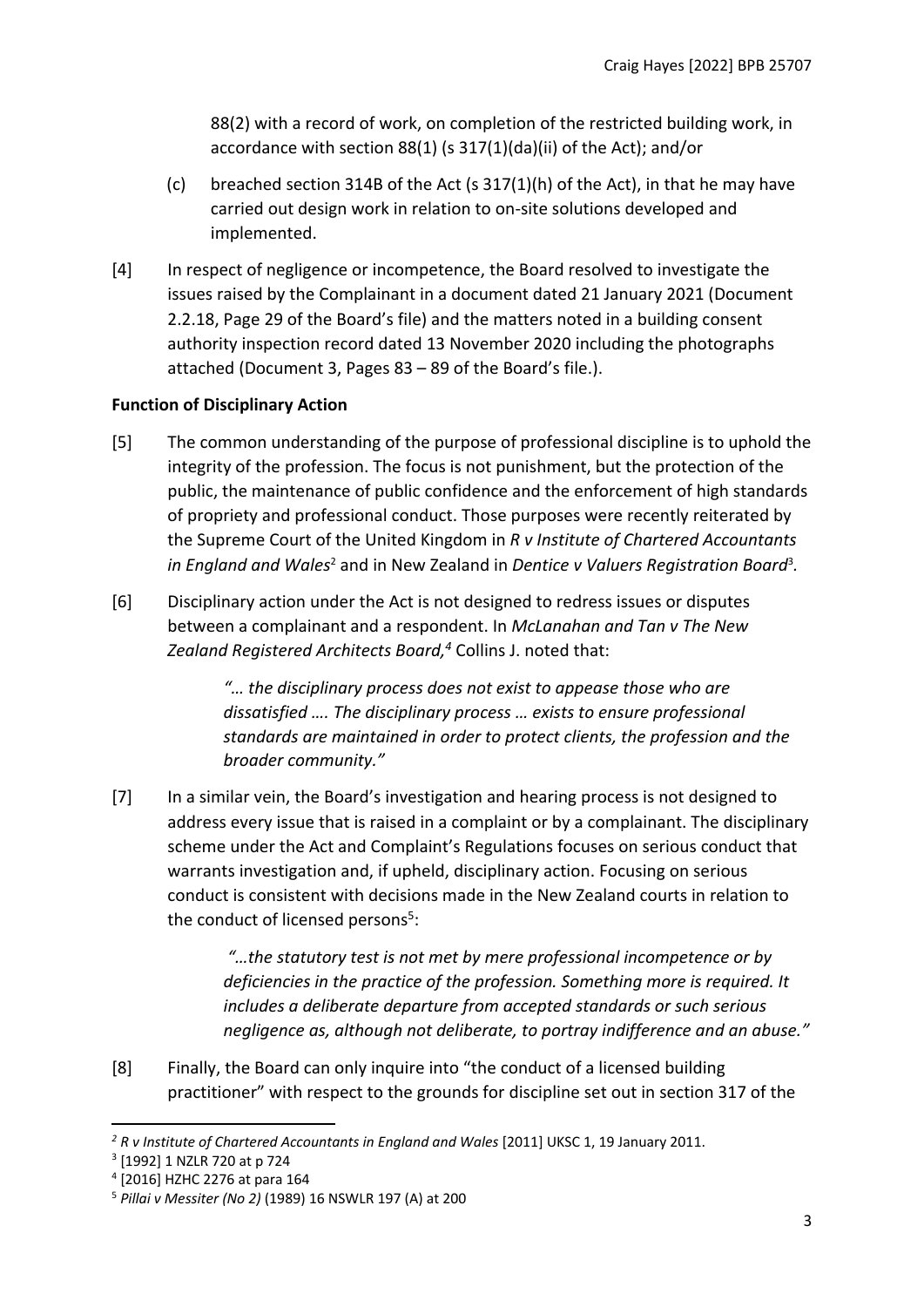Act. Those grounds do not include contractual breaches other than when the conduct reaches the high threshold for consideration under section 317(1)(i) of the Act, which deals with disrepute.

[9] The above commentary on the limitations of the disciplinary process is important to note as, on the basis of it, the Board's inquiries, and this decision, focus on and deal with the serious conduct complained about.

#### **Inquiry Process**

- [10] The investigation and hearing procedure under the Act and Complaints Regulations is inquisitorial, not adversarial. There is no requirement for a complainant to prove the allegations. Rather the Board sets the charges, and it decides what evidence is required at a hearing to assist it in its investigations. In this respect, the Board reviews the available evidence when considering the Registrar's Report and determines the witnesses that it believes will assist at a hearing. The hearing itself is not a review of all of the available evidence. Rather it is an opportunity for the Board to seek clarification and explore certain aspects of the charges in greater depth.
- [11] Whilst a complainant may not be required to give evidence at a hearing, they are welcome to attend and, if a complainant does attend, the Board provides them with an opportunity to participate in the proceeding.

#### **Evidence**

- [12] The Board must be satisfied on the balance of probabilities that the disciplinary offences alleged have been committed*<sup>6</sup>* . Under section 322 of the Act, the Board has relaxed rules of evidence that allow it to receive evidence that may not be admissible in a court of law.
- [13] The procedure the Board uses is inquisitorial, not adversarial. The Board examines the documentary evidence available to it prior to the hearing. The hearing is an opportunity for the Board, as the inquirer and decision-maker, to call and question witnesses to further investigate aspects of the evidence and to take further evidence from key witnesses. The hearing is not a review of all of the available evidence.
- [14] In addition to the documentary evidence before the Board, it heard evidence at the hearing from the Respondent (Craig Hayes) and the Complainant ([Omitted]).
- [15] Prior to the hearing, Counsel for the Respondent provided detailed written submissions which also contained a significant amount of factual evidence. At the commencement of the hearing the Respondent and his Counsel agreed to take the submissions as read. Further, the Respondent agreed that the factual matters in the submissions were to be taken as his evidence and that they fairly reflected the sequence of events.

<sup>6</sup> *Z v Dental Complaints Assessment Committee* [2009] 1 NZLR 1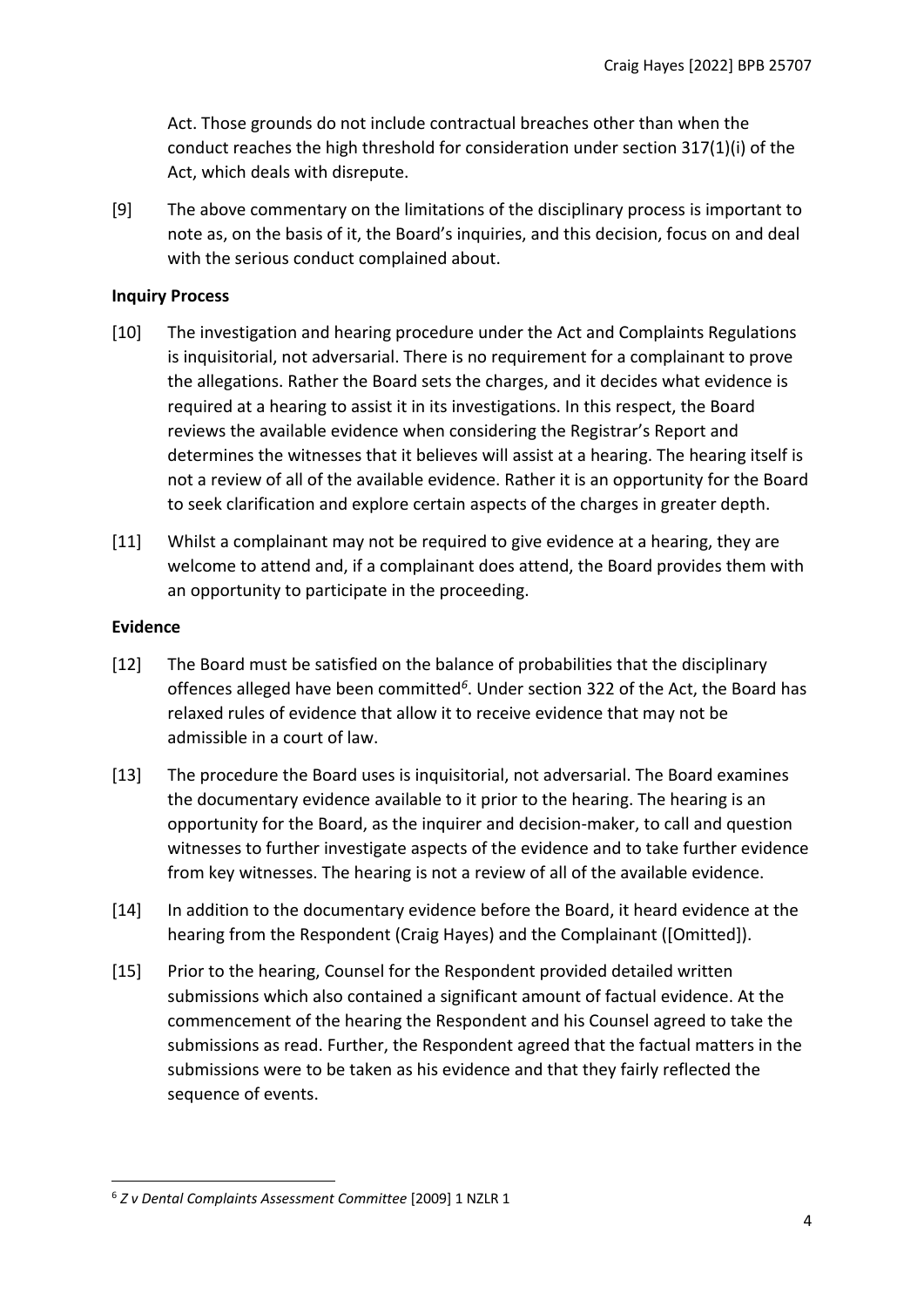- [16] The Respondent was engaged to carry out the new timber piled foundations and structural fixing to the new foundation for a dwelling that had been transported to site from Mosgiel. When the Respondent commenced work, the house was in place (temporarily propped in its intended location). The Respondent needed to construct the sub-floor and lower the house onto it. He began work on 15 September 2020, and his last day on-site was, due to the relationship breakdown, shortly after a Council inspection on 13 November 2020.
- [17] The Complainant, on 20 January 2021, viewed the work for a friend who was considering tendering for the completion of the job after the Respondent's departure from the project. The Complainant, who is a structural and civil engineer, said there was a *"quantum of work which I believe not up to standard "*and *"the standard of work was such that I should lodge a complaint."*
- [18] The Complainant acknowledged that he had not seen the Council Inspection Report of 13 November 2020, and he agreed that when he viewed the project, the work was not complete.
- [19] The Respondent made the point that it was difficult for him to respond to the matters the Complainant raised as he had not been back to the site to view the work and was unsure if and what work may have been done after his departure. By contrast, he was able to address the matters raised in the Council inspection of 13 November 2020 because he was on-site then.
- [20] The Respondent stated that the work was carried out by himself and a contractor (who was a qualified carpenter, but not a Licensed Building Practitioner) and staff supplied by [Omitted] (a Licensed Building Practitioner), being one or two apprentices. The Respondent gave evidence that he was on-site *"pretty much all the time…when my contractor was there, I was there*."
- [21] The Respondent advised that he had done a few relocations but never on a sloping site like this one. He added that he had not really piled foundations on a hillside and said this was the "*first of this magnitude in sense of slope of ground."*
- [22] In terms of the issues being investigated, turning firstly to those noted by the Complainant (Document 2.2.18, Page 29 of the Board's file) the evidence was that:
	- (a) **House meant to be lower to the ground** The Respondent stated that he did not understand what was meant by this and pointed to the November Council Inspection (Document 4.2, Page 175 of the Board's file), which recorded - *"Heights good"*. When questioned on the setting of the finished floor height, the Respondent said, "*some peg somewhere we were going off, would have to be something we went off to measure the 600min to go off…can't honestly remember where that was or how we found that point"*. The Complainant cleared up that he did not mean the finished floor height was too high – but rather the house was set too high based on anchor piles being above the height they can be at.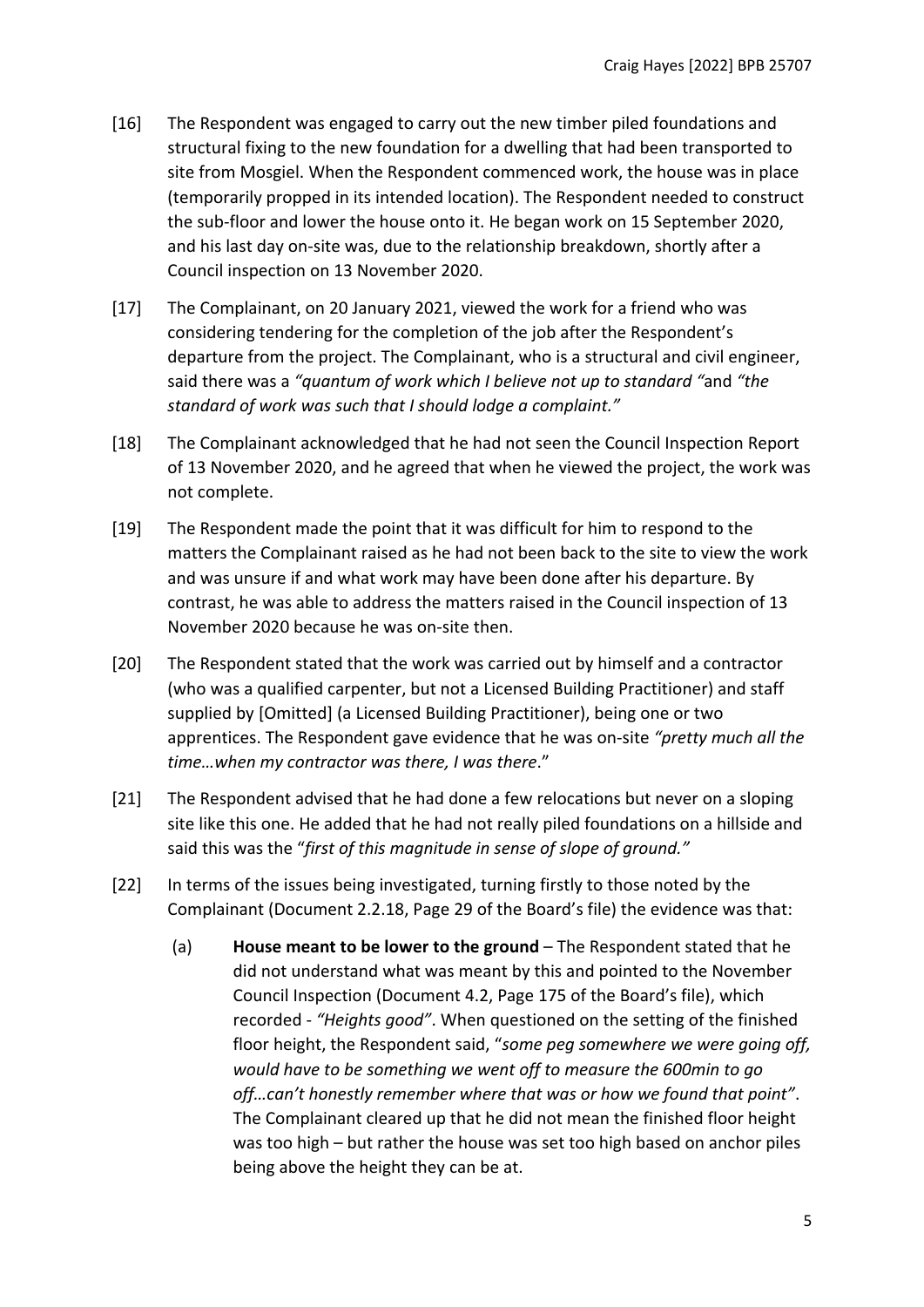- (b) **Some piles not vertical**. The Respondent believed there was scope for an out of vertical plumb tolerance of up to 15mm/1m length of pile, and that piles within such tolerance would still comply with the building code. He believed he would have ensured all were within 15mm of vertical plumb, but he was unable to return to site to confirm this. The Complainant disputed this and said the tolerance was for driven piles only – not for what the Respondent had done. In his written response and at the hearing, the Respondent stated that some of the piles that were not plumb could have the nails removed, be pulled over, and re-fixed. (Document 2.2, Page 37 of the Board's file).
- (c) **Brace piles with brace greater than 45 degrees** –The Respondent accepted this and said it was a genuine mistake.
- (d) **A bearer with poor alignment** The Respondent, in his written submission, accepted this but believed that the bearer was still structurally sound. (Document 8.2.1.2, Page 301 of the Board's file).
- (e) **Two parts of house not joined together** The Complainant said a visible gap was not weathertight and was going to result in damage. He did, however, accept that the works were not complete. The Respondent acknowledged the two non-joined parts of the house but stated that the house was not complete. It was left this way because of the owner's instruction that the roof was the priority. He stated the flashing was on-site and ready to install and would have been installed if he had been able to complete the job.
- (f) **Use of packers** –The Respondent used non-compressive packers and explained his process as "*just slide them in until touching, might tack up each side, til taking the load and can't slip*". The Respondent could not remember whether he checked if it was a load-bearing pile transferring load from the roof. (Document 2.1, Photograph page 31 of the Board's file). In his written submission, the Respondent said he used the jack and pack method and believed it to be best practice at the time. He stated it was the most cost-effective method but if he had been in a situation without financial constraints, he would have rebuilt the floor. The Respondent said, *"he has now learnt from this and will incorporate this in his practice going forward".* (Document 8.2.1.2, Page 303 of the Board's file).
- (g) **Bent nail plate and pile which does not line up with the side of the bearer** – The Respondent accepted responsibility for this.
- (h) **Rotten bearer** -The Complainant said the bearer looked rotten, but he did not know if he tested it with his key. The Respondent said this bearer is located under an internal gutter, and he believed it was water staining rather than rot - *"he would have assessed this bearer and did not consider it*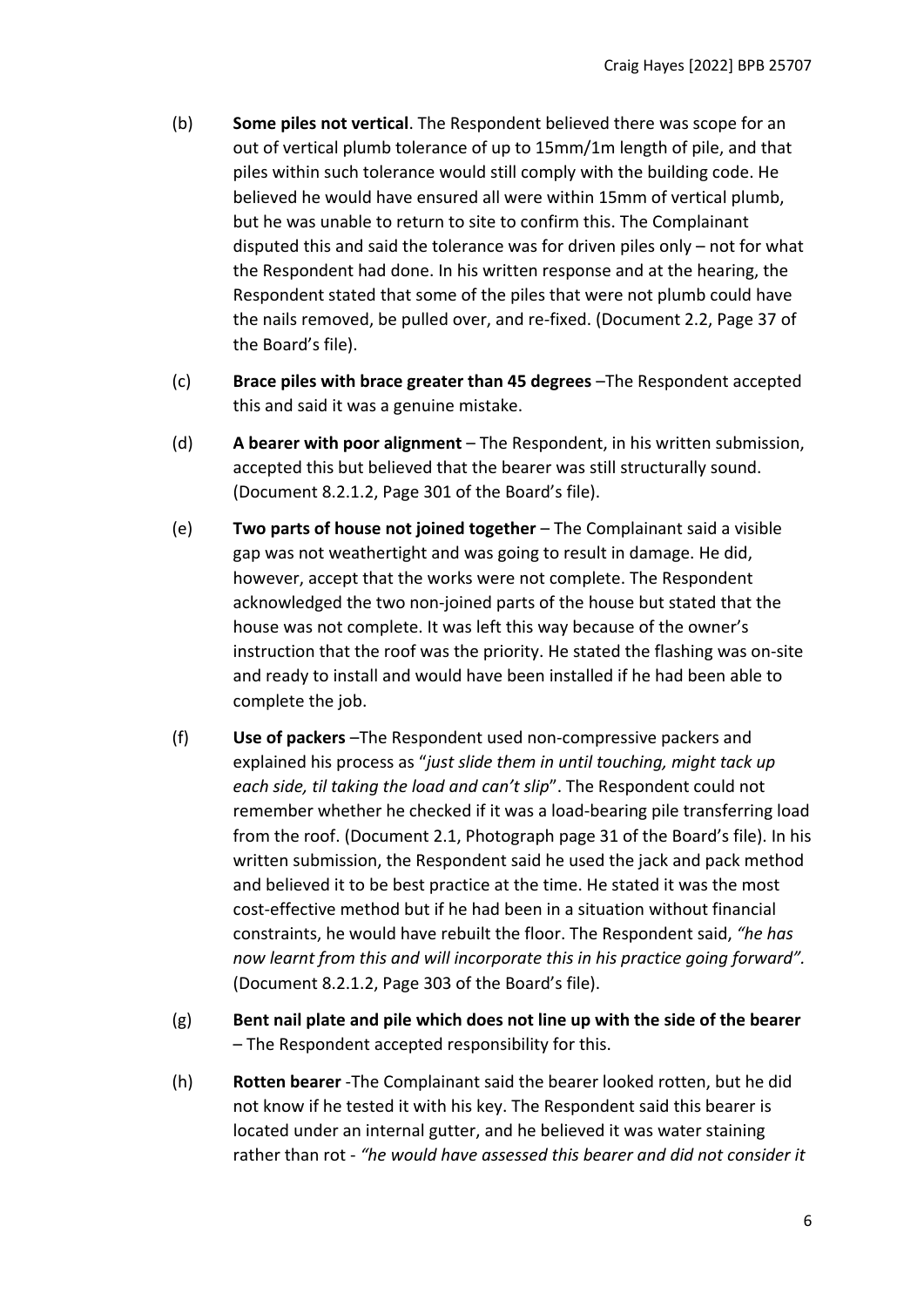*to be rotten, otherwise it would have been replaced".* (Document 8.2.1.2, Page 302 of the Board's file).

- (i) **Balcony supports left hanging in the air** In his written response, the Respondent stated the supports were present under the balcony when he left site, and he referred to photographs provided. (Document 8.2.1.2, Pages 391 and 392). However, at the hearing, he could not recall if that was the case and agreed that the angle brace and timber props were put in by the house movers and, presumably, when the house movers lowered the house, they also lowered the timber props at the same time. The Respondent did not recall putting in replacement props. He maintained that the angle braces remained in place.
- (j) **100x100 pile** The Respondent was unable to confirm whether the pile was 100mm because he could go back on-site, although he believed it was 125 mm. If it was 100mm, he accepted this would have been an error because 125mm was specified. The Board noted a splay that reduced the size of the pile on the back of the pile where it met the bearer. The size of the bearer and the splay indicated that the pile may have been greater than 100mm. Under questioning from the Board, the Complainant agreed that it appeared the pile in his photograph was the correct size.
- [23] Turning then to the matters raised in the Council inspection report of 13 November 2020 (Document 4.2, Page 175 of the Board's file), the evidence was that:
	- (a) **Anchor piles not compliant, too high, need to be changed to braced piles** The Respondent stated that he followed the consented plans, and he was assured by the owner that the site had been surveyed
	- (b) **Decisions on anchor v brace piles** The Respondent followed the consented plans and believed that they reflected what was needed. He did not do an on-site assessment of final site levels to ascertain whether an anchor or brace pile was appropriate. It was the Respondent's evidence that the designer said he could change from/to anchor/brace pile after discussion with the Council Inspector and that this would be a minor variation. However, the Respondent accepted, when put to him by the Board, that a change at the inspection stage would have been after he had dug the holes, poured the concrete, and lowered the house, and so already determined whether it was an anchor or brace pile. He was aware anchor piles could not go over 600mm above ground, but when asked what his process was around this, he was unable to remember and thought there would have been some sort of discussion with the designer. The Respondent acknowledged the designer's email, which stated – *"I spoke to Craig Hayes and instructed him to add the braces where required, and to carry on and get it done, that it isn't a problem."* (Document 8.2.1.3, Page 394 of the Board's file). The Respondent then explained that he did not follow this instruction at this stage as he was waiting to discuss it with the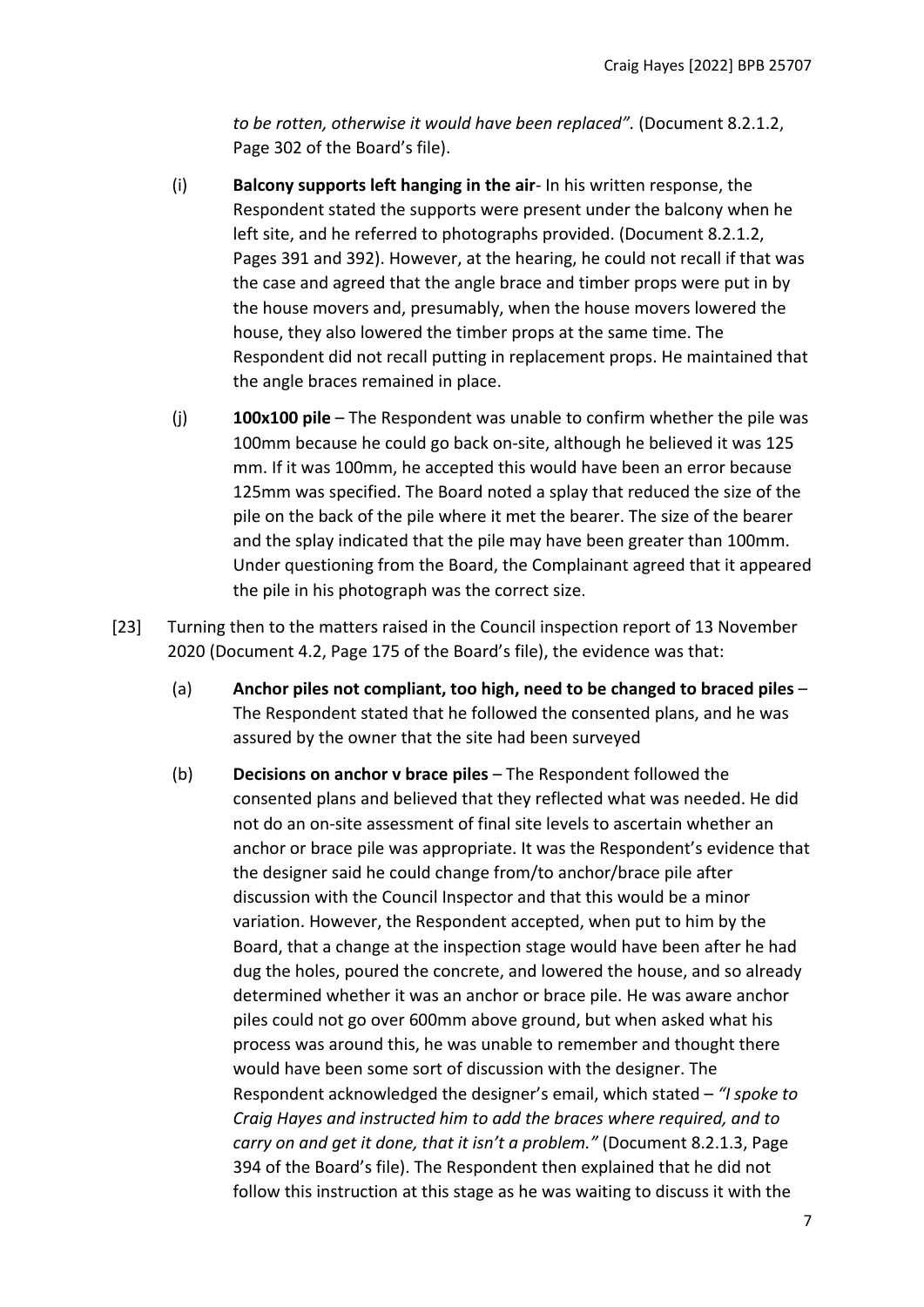Council Inspector. He stated that he did not speak to the designer about this issue before the concrete was poured for the piles or before the house was lowered onto the piles.

- (c) **Alternate attachment of beam to bearer to hold up short joists** the Respondent's position in his written submission was that *"this alternative attachment was necessary as the floor joists would otherwise have been unsupported as the consented plans were missing an extra row of piles*." (Document 8.2.1.2, Page 307 of the Board's file). Following discussions with the designer, the Respondent agreed this was the safest solution and believed it was a minor amendment that could be discussed with the Council Inspector when he came to site in November.
- (d) **Bearer to joist connection does not comply with NZS3604:2011** this solution was discussed with the designer. However, the Respondent accepts that it failed inspection.
- (e) **Brace slope at 60 degrees** the Respondent accepted this. (Refer to paragraph 22(c) above).
- (f) **Amendment needed to show change in bracing type locations –** the Respondent believed this could be done on-site with the Council Inspector
- (g) **Subfloor access and insulation** –This was not the Respondent's responsibility and was being undertaken by the owner.
- [24] The Board notes that, at the time of the Respondent finishing on site, he had not lodged any applications for amendments or minor variations.
- [25] Photographs of bearer support and fixings, taken at the Council inspection, were put to the Respondent (Document 4.2, Pages 177-180) as being inadequate. His response was that he was *"not entirely sure*", but that he accepted some would not pass final inspection, but there was still work to complete.
- [26] With regard to the design work allegation, the Respondent gave written evidence that he spoke to the designer as necessary and specifically on the alternative attachment of beam to bearer and the change to bracing type locations (Document 8.2.1.2, Pages 307 and 309). He referred to discussions with the designer on 1 October 2020, when the brace piles were being constructed (Document 8.2.1.2, Page 288 of the Board's file). He stated – *"he did not carry out design work and did not carry out or supervise building work that was outside of his competence."* (Document 8.2.1.2, Page 309 of the Board's file.)
- [27] The Respondent's oral evidence at the hearing was that,
	- (a) He went off the plans and believed he could assess and make changes later, in discussion with the Council Inspector.
	- (b) There were no written instructions from the designer and no detail given from the designer about which way the bracing should run.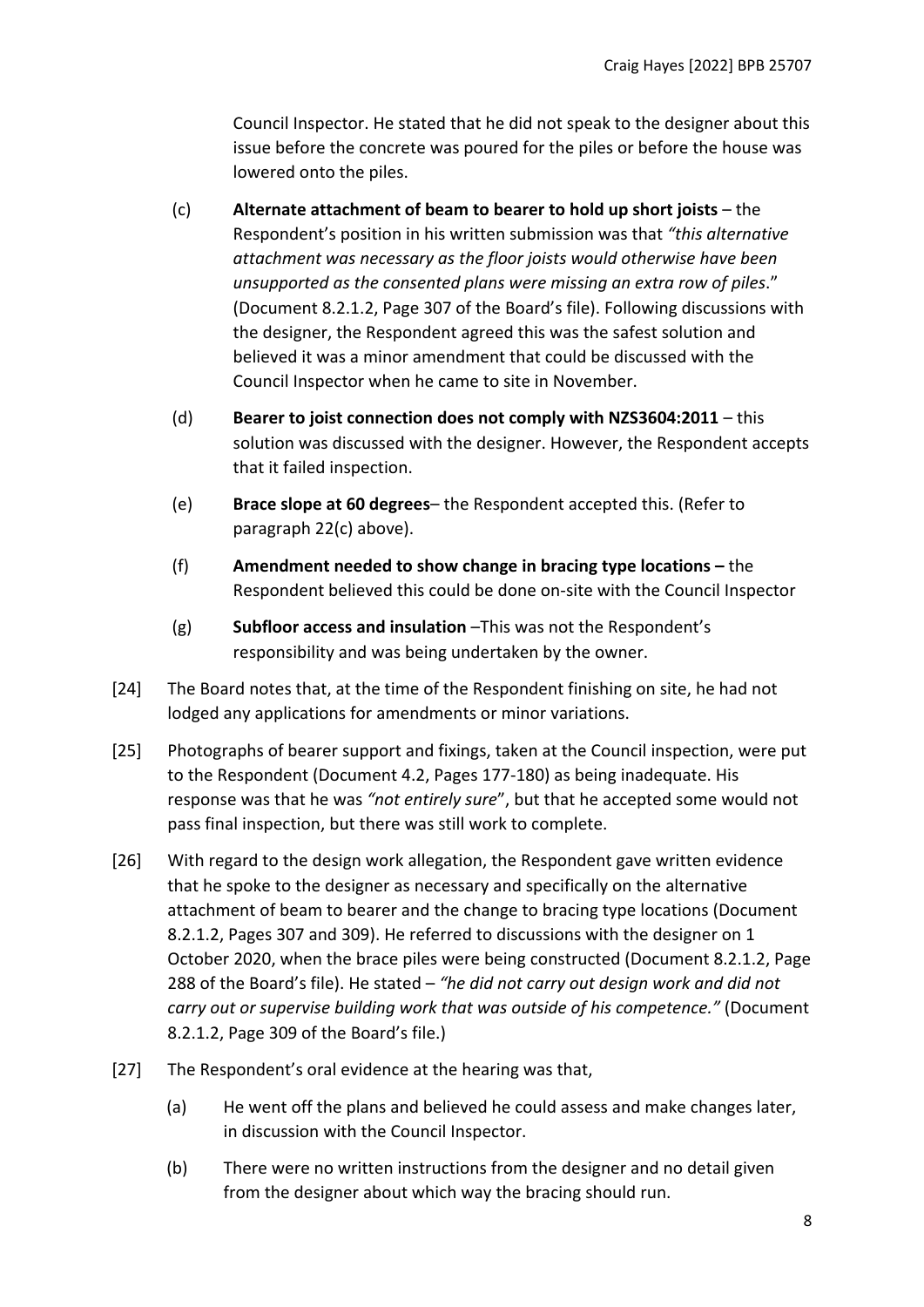- (c) Any discussions with the designer were on the phone, there were no confirming emails, and he did not *"usually jot down notes with designer".*
- (d) He could not recall what was discussed with the designer in the 1 October 2020 telephone call, but he thought it was about the extra bearers.
- [28] The Respondent's consistent response to most issues was that he had followed the subfloor design plan to the greatest extent possible. However, in answering questions from the Board, the Respondent often replied that he could not recall or remember exactly.
- [29] In respect of the record of work, the Respondent's written response was that *"he did not consider the works to be completed*." (Document 8.2.1.2, Page 309 of the Board's file). He advised the Board at the hearing that a record of work had now been given to the Council but not to the owner. He was asked to submit a copy of the record of work to the Board after the hearing. The Respondent said that on this job, there was only compliance work in respect of the piles to be completed when he left the site in November 2020. He was concerned about giving a record of work as others may have been on the site and done work since he left. An email of 16 February 2021 (Document 8.2.1.3, Page 385 of the Board's file) from the Respondent to the owner stating that he was not comfortable coming back to site, was put to the Respondent. He did not accept that this meant as, at that date, he had no intention of returning. However, the Respondent did accept that the trespass notice of 13 May 2021 (Document 8.2.1.2, Page 298 of the Board's file) was a definite point at which there would be no return to the site.

# <span id="page-8-0"></span>**Board's Conclusion and Reasoning**

- [30] The Board has decided that the Respondent **has**:
	- (a) carried out or supervised building work or building inspection work in a negligent manner (s 317(1)(b) of the Act); and
	- (b) failed, without good reason, in respect of a building consent that relates to restricted building work that he or she is to carry out (other than as an owner-builder) or supervise, or has carried out (other than as an ownerbuilder) or supervised, (as the case may be), to provide the persons specified in section 88(2) with a record of work, on completion of the restricted building work, in accordance with section 88(1) (s 317(1)(da)(ii) of the Act)

and **should** be disciplined.

[31] The Board has decided that the Respondent **has not** breached section 314B of the Act (s317(1)(h) of the Act).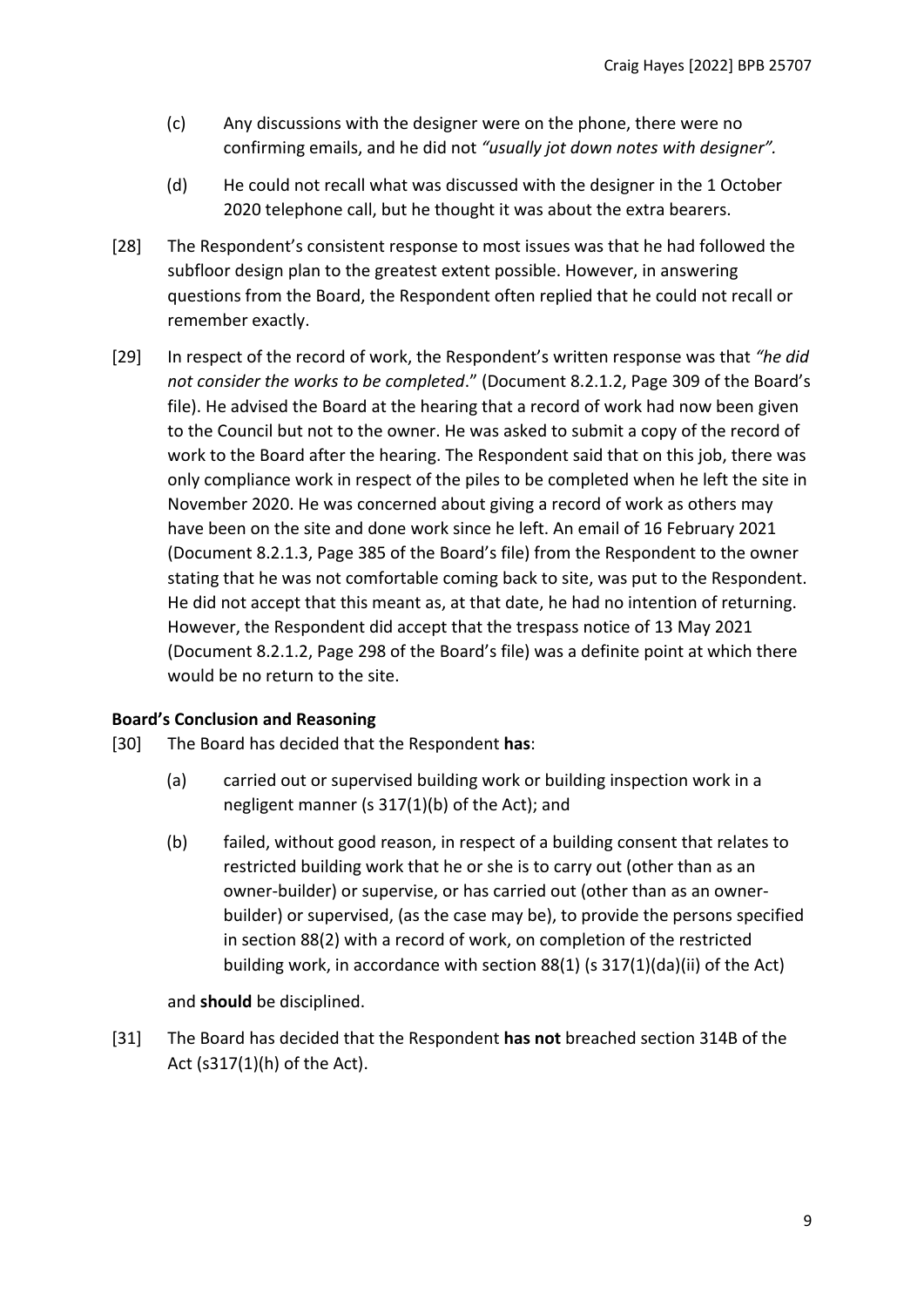# <span id="page-9-0"></span>Negligence and/or Incompetence

[32] Negligence and incompetence are not the same. In *Beattie v Far North Council*<sup>7</sup> Judge McElrea noted:

> *[43] Section 317 of the Act uses the phrase "in a negligent or incompetent manner", so it is clear that those adjectives cannot be treated as synonymous.*

- [33] Negligence is the departure by a licensed building practitioner whilst carrying out or supervising building work from an accepted standard of conduct. It is judged against those of the same class of licence as the person whose conduct is being inquired into. This is described as the *Bolam<sup>8</sup>* test of negligence which has been adopted by the New Zealand Courts<sup>9</sup>.
- [34] Incompetence is a lack of ability, skill, or knowledge to carry out or supervise building work to an acceptable standard. *Beattie* put it as "*a demonstrated lack of the reasonably expected ability or skill level".* In *Ali v Kumar and Others, <sup>10</sup>* it was stated as *"an inability to do the job"*.
- [35] The New Zealand Courts have stated that an assessment of negligence and/or incompetence in a disciplinary context is a two-stage test<sup>11</sup>. The first is for the Board to consider whether the practitioner has departed from the acceptable standard of conduct of a professional. The second is to consider whether the departure is significant enough to warrant a disciplinary sanction or, in other words, whether the conduct was serious enough.
- [36] In terms of seriousness in *Collie v Nursing Council of New Zealand, <sup>12</sup>* the Court's noted, as regards the threshold for disciplinary matters, that:

*[21] Negligence or malpractice may or may not be sufficient to constitute professional misconduct and the guide must be standards applicable by competent, ethical and responsible practitioners and there must be behaviour which falls seriously short of that which is to be considered acceptable and not mere inadvertent error, oversight or for that matter carelessness.*

[37] In *Pillai v Messiter (No 2)*<sup>13</sup> the Court of Appeal stated:

*… the statutory test is not met by mere professional incompetence or by deficiencies in the practice of the profession. Something more is required. It includes a deliberate departure from accepted standards or such serious negligence as, although not deliberate, to portray indifference and an abuse.*

<sup>7</sup> Judge McElrea, DC Whangarei, CIV-2011-088-313

<sup>8</sup> *Bolam v Friern Hospital Management Committee* [1957] 1 WLR 582

<sup>9</sup> *Martin v Director of Proceedings* [2010] NZAR 333 (HC), *F v Medical Practitioners Disciplinary Tribunal* [2005] 3 NZLR 774 (CA)

<sup>10</sup> Ali v Kumar and Others [2017] NZDC 23582 at [30]

<sup>11</sup> *Martin v Director of Proceedings* [2010] NZAR 333 (HC), *F v Medical Practitioners Disciplinary Tribunal* [2005] 3 NZLR 774 (CA)

<sup>12</sup> [2001] NZAR 74

<sup>13</sup> (1989) 16 NSWLR 197 (CA) at 200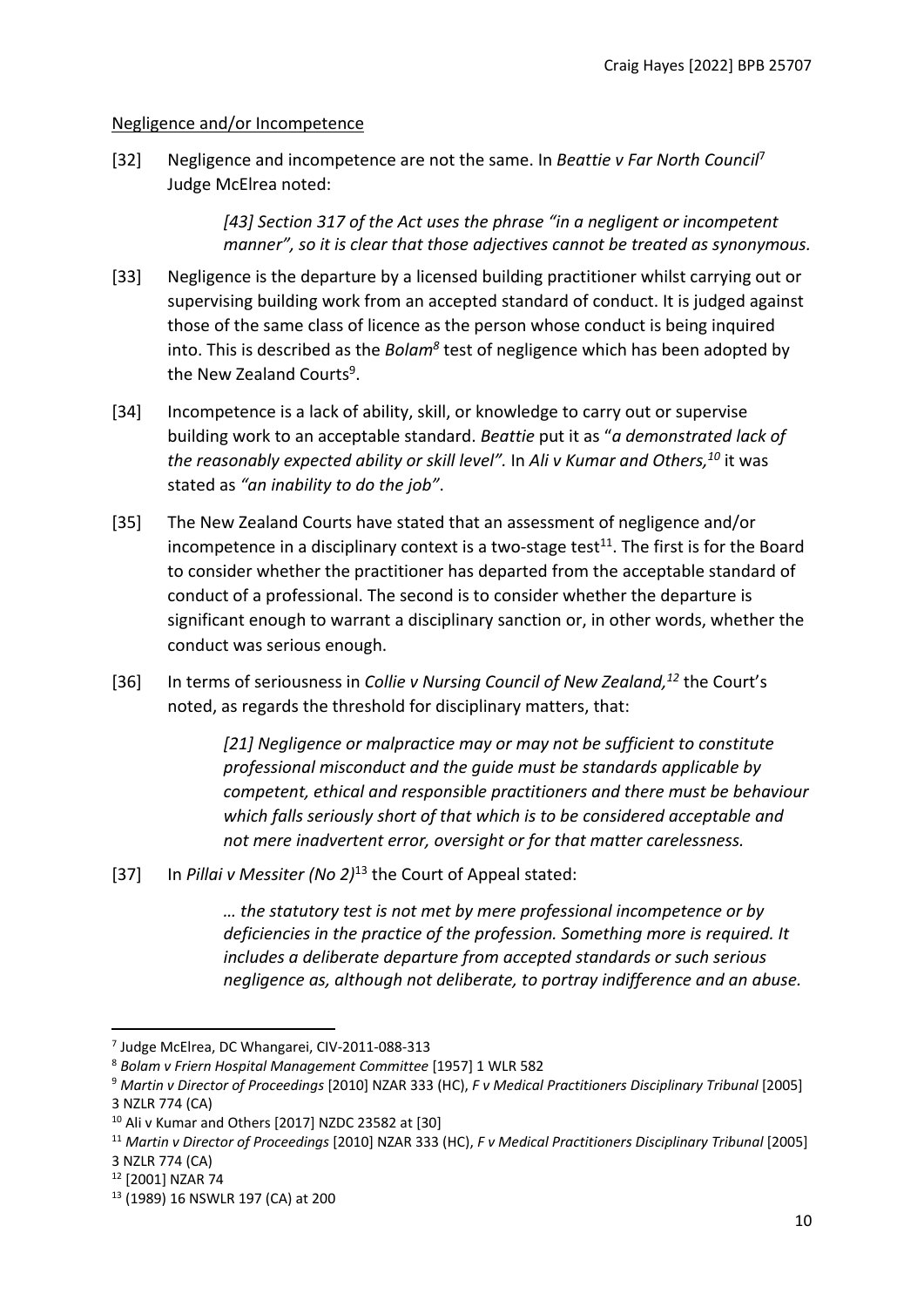- [38] The Board notes that the Respondent did accept that he had got some things wrong – the bent nail plate, bearer alignment and fixings, brace piles with an angle greater than 45 degrees, and the anchor piles over 600mm above ground.
- [39] However, he did not take into consideration the notation on the consented plans, which allowed him to swap out anchor piles for braced piles. This would have required a redesign by the designer as no brace direction or set out was shown on the plans for any alternative to the anchor piles. The Respondent did not do this – he simply blindly followed the consented plan. Once the holes for the piles were dug and installed, the decision on anchor v braced piles had, effectively, been made. The Respondent should have thought about the issue before this point. Instead, the Respondent planned to leave it to be discussed with the Council Inspector after the work had been carried out.
- [40] The Board considers that licensed building practitioners should be aiming to get building work right the first time and not rely on the building consent authority to identify compliance failings and to assist them to get it right.
- [41] A Licensed Building Practitioner is also expected to know and understand the requirements set out NZS3604, an acceptable solution that ensures compliance with the Building Code, and, in particular, bracing angles. Furthermore, it is also not acceptable practice to bolt through only 60/125 mm of the timber pile. (Document 4.2, Photographs at pages 177 and 178 of the Board's file). The method used compromised the structural integrity of the connection.
- [42] The Board, which includes persons with extensive experience and expertise in the building industry, decided that the Respondent had departed from what the Board considers to be an accepted standard of conduct and that the conduct was sufficiently serious enough to warrant a disciplinary outcome.

#### <span id="page-10-0"></span>Outside of Competence

- [43] There are two types of disciplinary offence under s 314B. The first relates to representations as to competence (314(a)). The second relates to carrying out or supervising building work outside of a licensed person's competence (s 314(b)). It is the second that is of relevance in this case.
- [44] As regards working outside of one's competence, section 314B(b) of the Act provides:

*A licensed building practitioner must—*

*(b) carry out or supervise building work only within his or her competence.*

[45] In the context of the Act and the disciplinary charge under s 317(1)(h) and 314B(b) a licensed building practitioner must only work within their individual competence. In this respect, it should be noted that if they hold a class of licence for the building work they are undertaking but are not able to successfully or efficiently complete the building work then it may be that they are working outside of their competence.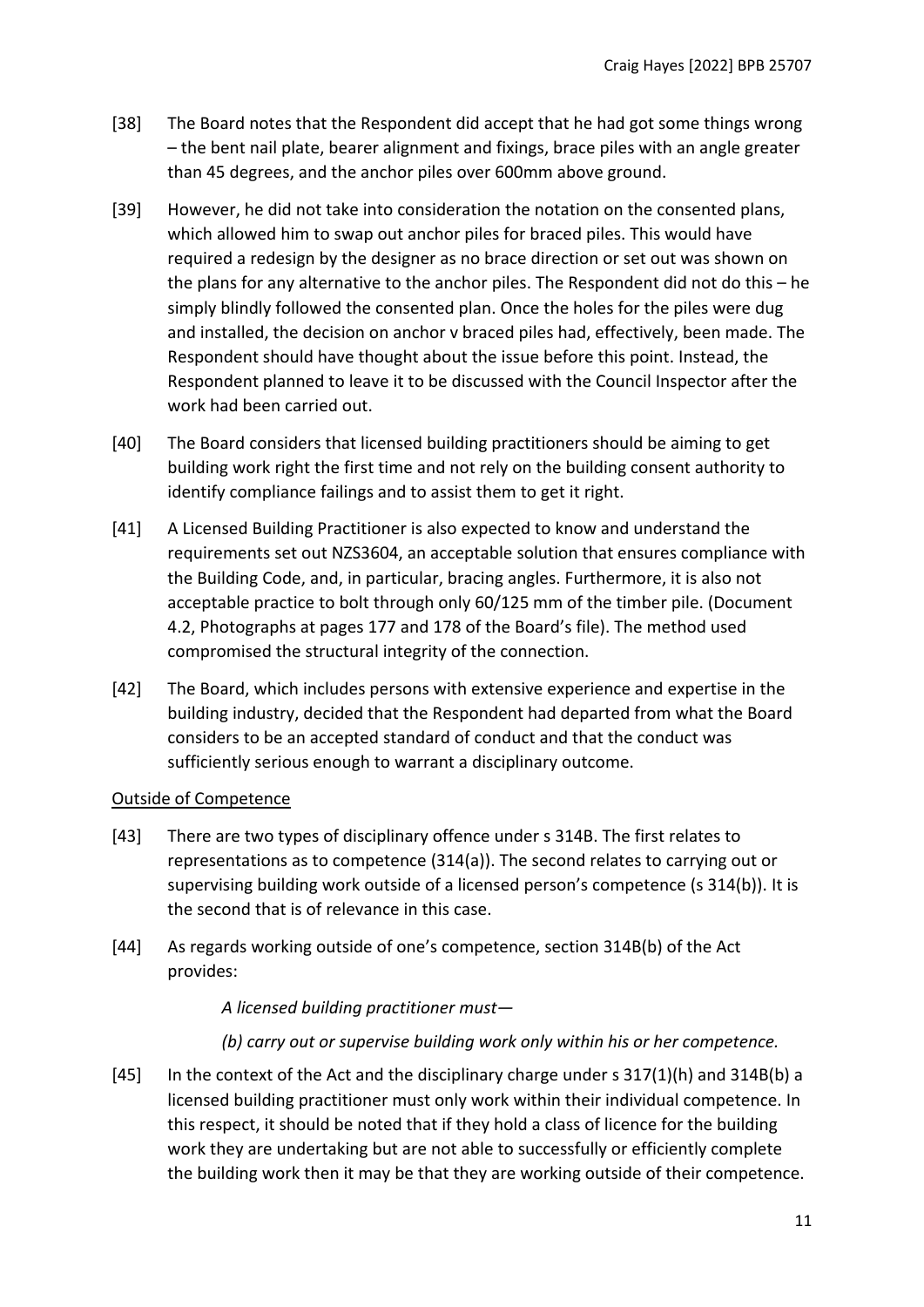Such a situation could occur for example, where a person holding a carpentry licence who has only ever built simple single-level dwellings unsuccessfully undertakes a complex multi-level build. Likewise, if a licensed building practitioner undertakes work outside of their licence class,<sup>14</sup> then they can be found to have worked outside of their competence if they do not have the requisite skill set, knowledge base or experience especially if the building work is noncompliant or is in some way deficient.

[46] The Board must be satisfied on the balance of probabilities that the disciplinary offences alleged have been committed. The relevant authority *is Z v Dental Complaints Assessment Committee, <sup>15</sup>* where Justice McGrath in the Supreme Court of New Zealand stated:

> *[102] The civil standard has been flexibly applied in civil proceedings no matter how serious the conduct that is alleged. In New Zealand it has been emphasised that no intermediate standard of proof exists, between the criminal and civil standards, for application in certain types of civil case. The balance of probabilities still simply means more probable than not. Allowing the civil standard to be applied flexibly has not meant that the degree of probability required to meet the standard changes in serious cases. Rather, the civil standard is flexibly applied because it accommodates serious allegations through the natural tendency to require stronger evidence before being satisfied to the balance of probabilities standard.*

> *[105] The natural tendency to require stronger evidence is not a legal proposition and should not be elevated to one. It simply reflects the reality of what judges do when considering the nature and quality of the evidence in deciding whether an issue has been resolved to "the reasonable satisfaction of the Tribunal". A factual assessment has to be made in each case. That assessment has regard to the consequences of the facts proved. Proof of a Tribunal's reasonable satisfaction will, however, never call for that degree of certainty which is necessary to prove a matter in issue beyond reasonable doubt.*

- [47] The Respondent followed the consented plans, but what he encountered on the site did not necessarily work in accordance with those plans. He continued with building and was planning to discuss the issues (and specifically the anchor/braced pile choice) with the Council Inspector. This was a muddled approach. The Respondent, at that point, should have sought clear direction from the designer.
- [48] However, based on the evidence heard at the hearing, the Board finds the allegation that the Respondent carried out design work in respect of on-site solutions developed and implemented is not, on the balance of probabilities, proven.

<sup>&</sup>lt;sup>14</sup> Note that to carry out restricted building work outside of a licensed building practitioners licence class is a disciplinary offence under s 317(1)(c) of the Act.

<sup>&</sup>lt;sup>15</sup> [2009] 1 NZLR 1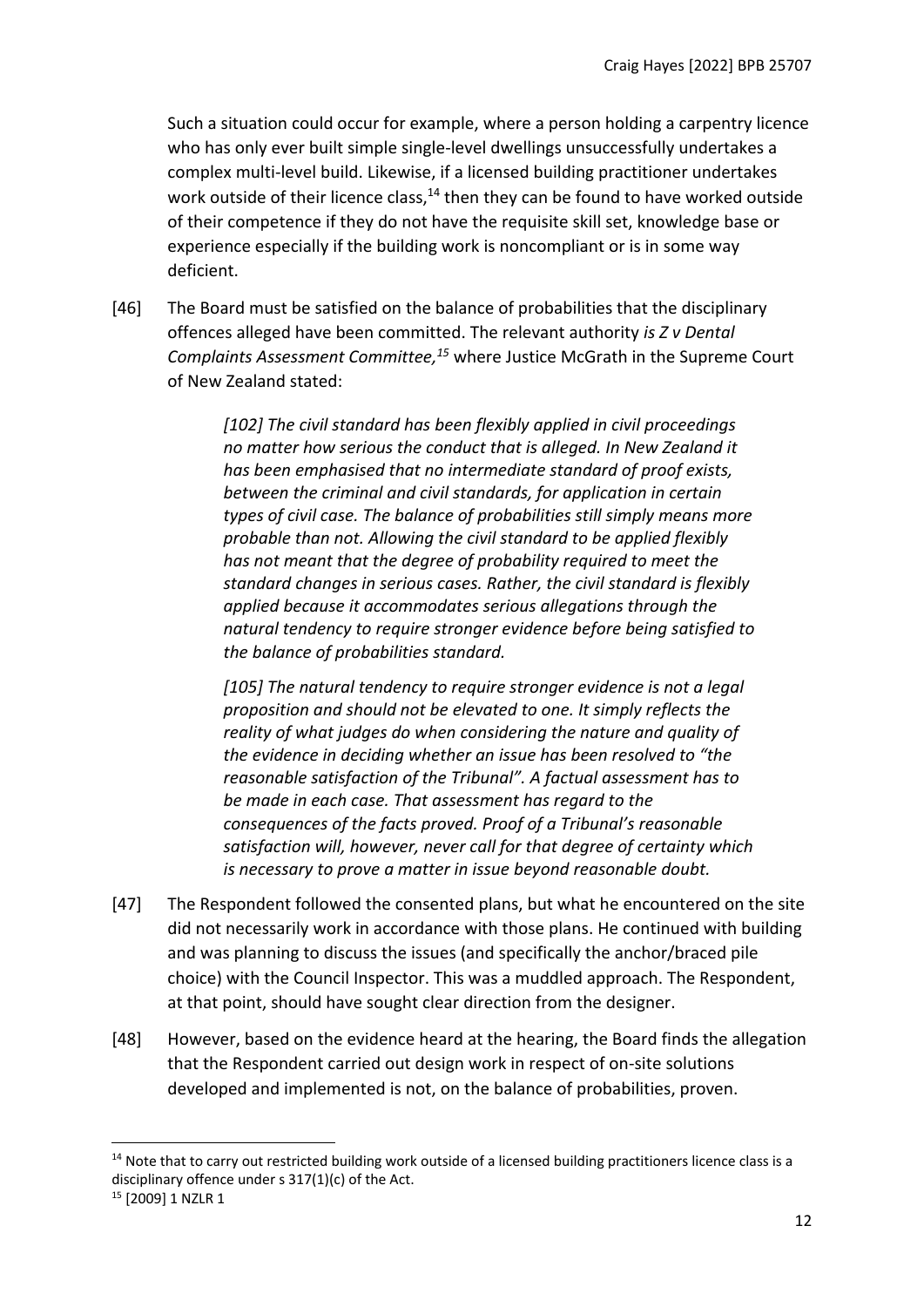# <span id="page-12-0"></span>Record of Work

- [49] There is a statutory requirement under section 88(1) of the Building Act 2004 for a licensed building practitioner to provide a record of work to the owner and the territorial authority on completion of restricted building work<sup>16</sup>.
- [50] Failing to provide a record of work is a ground for discipline under section 317(1) (da)(ii) of the Act. In order to find that ground for discipline proven, the Board need only consider whether the Respondent had "good reason" for not providing a record of work on "completion" of the restricted building work.
- [51] The Board discussed issues with regard to records of work in its decision C2-01170<sup>17</sup> and gave guidelines to the profession as to who must provide a record of work, what a record of work is for, when it is to be provided, the level of detail that must be provided, who a record of work must be provided to and what might constitute a good reason for not providing a record of work.
- [52] The starting point with a record of work is that it is a mandatory statutory requirement whenever restricted building work under a building consent is carried out or supervised by a licensed building practitioner (other than as an ownerbuilder). Each and every licensed building practitioner who carries out restricted building work must provide a record of work.
- [53] The statutory provisions do not stipulate a timeframe for the licenced person to provide a record of work. The provisions in section 88(1) simply states "on completion of the restricted building work …". As was noted by Justice Muir in *Ministry of Business Innovation and Employment v Bell<sup>18</sup> "... the only relevant* precondition to the obligations of a licenced building practitioner under s 88 is that he/she has completed their work".
- [54] As to when completion will have occurred is a question of fact in each case. In most situations, issues with the provision of a record of work do not arise. The work progresses, and records of work are provided in a timely fashion. That did not occur in the present matter. The build progressed through to November 2020. The Respondent left the site shortly after the council inspection of 13 November 2020. The Respondent gave evidence that he believed he would return to site, but his email of 16 February 2021 (Document 8.2.1.3, Page 385 of the Board's file), signalled he did not want to return, and the trespass notice of 13 May 2021 definitely established the point at which there was no prospect of returning.
- [55] The Respondent gave evidence that he has now completed a record of work, which was given to the Council on 22 February 2022, but this has not yet been provided to the owner. He agreed to submit a copy of the record of work to the Registrar. It is arguable that completion occurred as early as February 2021 but certainly by the

<sup>&</sup>lt;sup>16</sup> Restricted Building Work is defined by the Building (Definition of Restricted Building Work) Order 2011

<sup>&</sup>lt;sup>17</sup> Licensed Building Practitioners Board Case Decision C2-01170 15 December 2015

<sup>18</sup> [2018] NZHC 1662 at para 50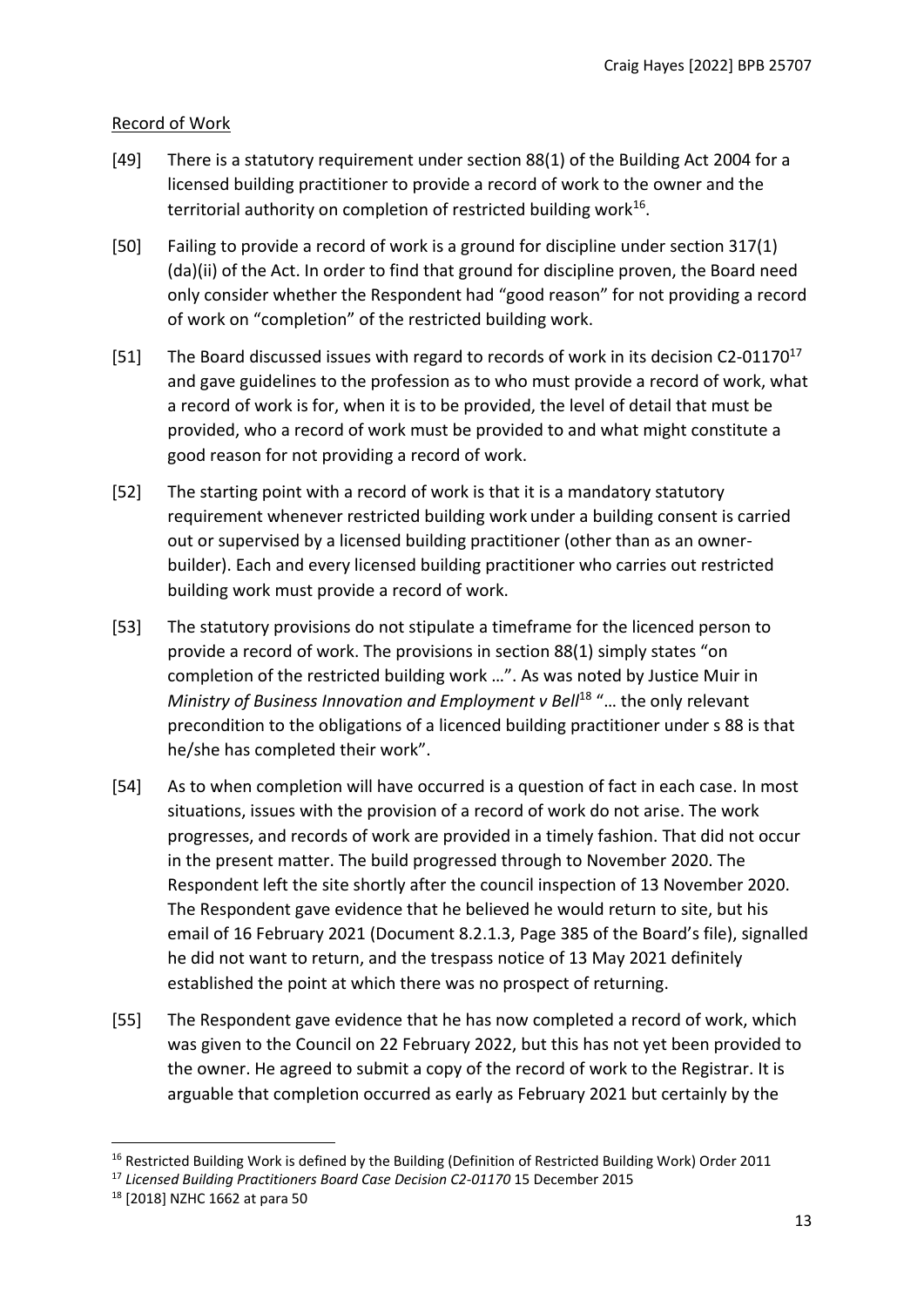time of the trespass notice in May 2021, the Respondent's involvement with the project was over. On this basis, the Board finds that the record of work was not provided on completion as required, and the disciplinary offence has been committed.

- [56] Section 317(1) (da)(ii) of the Act provides for a defence of the licenced building practitioner having a "good reason" for failing to provide a record of work. If they can, on the balance of probabilities, prove to the Board that one exists, then it is open to the Board to find that a disciplinary offence has not been committed. Each case will be decided by the Board on its own merits, but the threshold for a good reason is high.
- [57] In this instance, the Respondent said that he did not consider his work was completed and he was concerned to give a record of work when others may have been working on site after he left.
- [58] In past cases, the Board has held that where it becomes apparent that a licensed building practitioner will not be continuing, then their work will be considered to have been completed, and they will be required to provide a record of work soon thereafter. As such, the point in time had arrived when the Respondent knew or ought to have known that his restricted building work was complete and that a record of work was due.
- [59] To require otherwise would defeat the purpose of the record of work provisions in the Act, which are designed to create a documented record of who did what in the way of restricted building work under a building consent. It ensures all those involved in carrying out or supervising restricted building work can be identified by the owner (and any subsequent owner) and the territorial authority along with the restricted building work they carried out. If a record of work is not provided because the intended work is not complete, then there would be no such record.
- [60] The Respondent should also note that the requirement is on the licensed building practitioner to provide a record of work, not on the owner or territorial authority to demand one. He is required to act of his own accord and not wait for others to remind him of his obligations.
- [61] The Respondent, in his submissions, has not understood what a record of work is for. It is not a statement as to the quality or compliance of the restricted building work. It is not any form of sign off or undertaking. It is not to be confused with a producer statement. In this respect, it is to be noted that a record of work given by a licensed building practitioner does not, of itself create any liability that would not otherwise exist as section 88(4) provides:
	- *(4) A record of work given under subsection (1) does not, of itself, —*
		- *(a) create any liability in relation to any matter to which the record of work relates; or*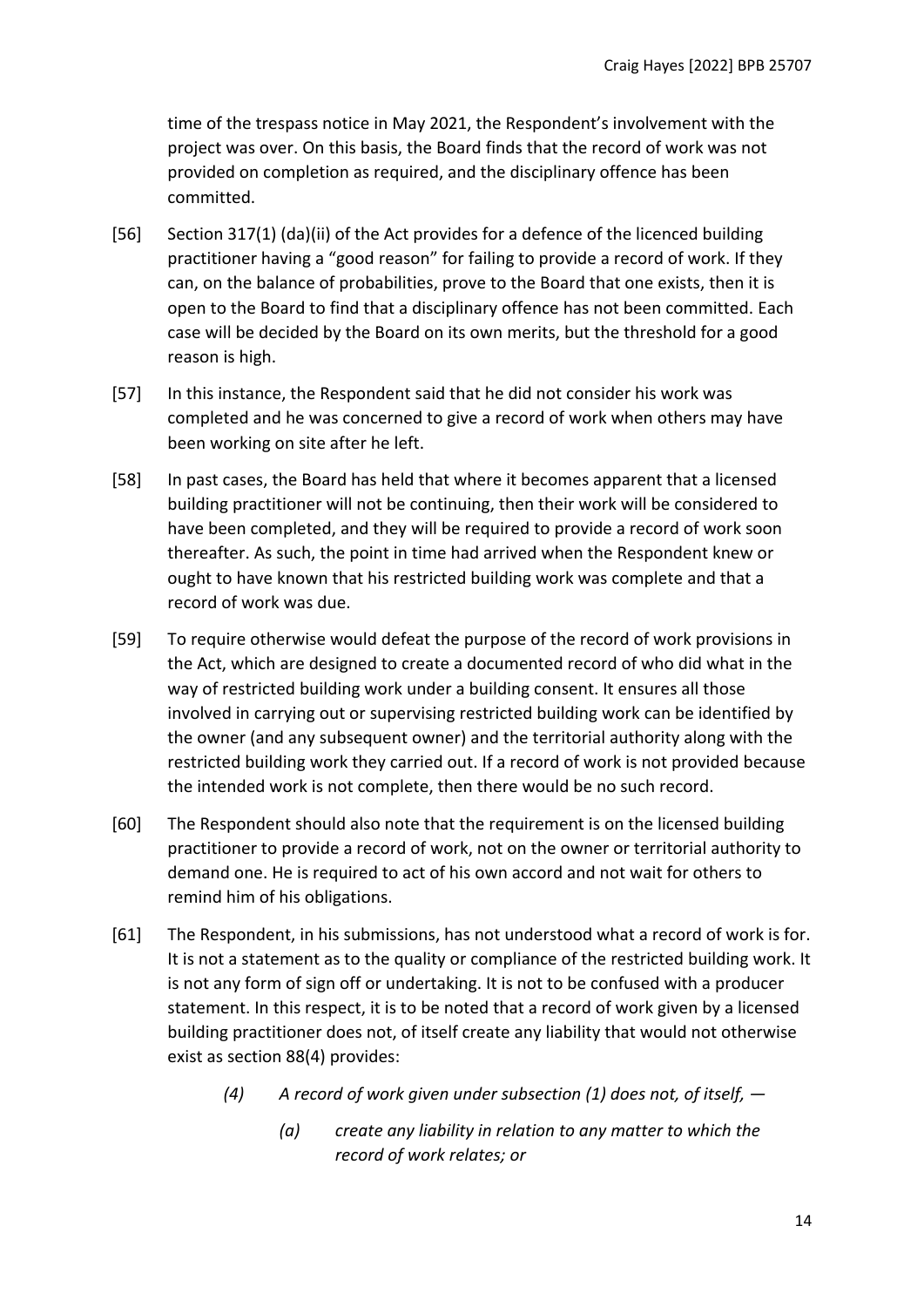- *(b) give rise to any civil liability to the owner that would not otherwise exist if the licensed building practitioner were not required to provide the record of work.*
- [62] It is also important to note that a record of work provides an opportunity to not only record what was carried out or supervised but also what was not done, completed, or supervised. As such, if the Respondent had concerns about future liability for work that he had not carried out or supervised, he could have used the record of work to capture those concerns.
- [63] In this instance, the Board finds that the reasons provided by the Respondent do not establish a "good reason".

# <span id="page-14-0"></span>**Penalty, Costs and Publication**

- [64] Having found that one or more of the grounds in section 317 applies, the Board must, under section 318 of the Act<sup>i</sup>, consider the appropriate disciplinary penalty, whether the Respondent should be ordered to pay any costs and whether the decision should be published.
- [65] The Board heard evidence during the hearing relevant to penalty, costs and publication and has decided to make indicative orders and give the Respondent an opportunity to provide further evidence or submissions relevant to the indicative orders.

# <span id="page-14-1"></span>Penalty

[66] The purpose of professional discipline is to uphold the integrity of the profession; the focus is not punishment, but the enforcement of a high standard of propriety and professional conduct. The Board does note, however, that the High Court in Patel v Complaints Assessment Committee<sup>19</sup> commented on the role of "punishment" in giving penalty orders stating that punitive orders are, at times, necessary to provide a deterrent and to uphold professional standards. The Court noted:

> *[28] I therefore propose to proceed on the basis that, although the protection of the public is a very important consideration, nevertheless the issues of punishment and deterrence must also be taken into account in selecting the appropriate penalty to be imposed.*

[67] The Board also notes that in *Lochhead v Ministry of Business Innovation and Employment,*<sup>20</sup> the Court noted that whilst the statutory principles of sentencing set out in the Sentencing Act 2002 do not apply to the Building Act, they do have the advantage of simplicity and transparency. The Court recommended adopting a starting point for a penalty based on the seriousness of the disciplinary offending prior to considering any aggravating and/or mitigating factors.

<sup>19</sup> HC Auckland CIV-2007-404-1818, 13 August 2007 at p 27

<sup>20</sup> 3 November 2016, CIV-2016-070-000492, [2016] NZDC 21288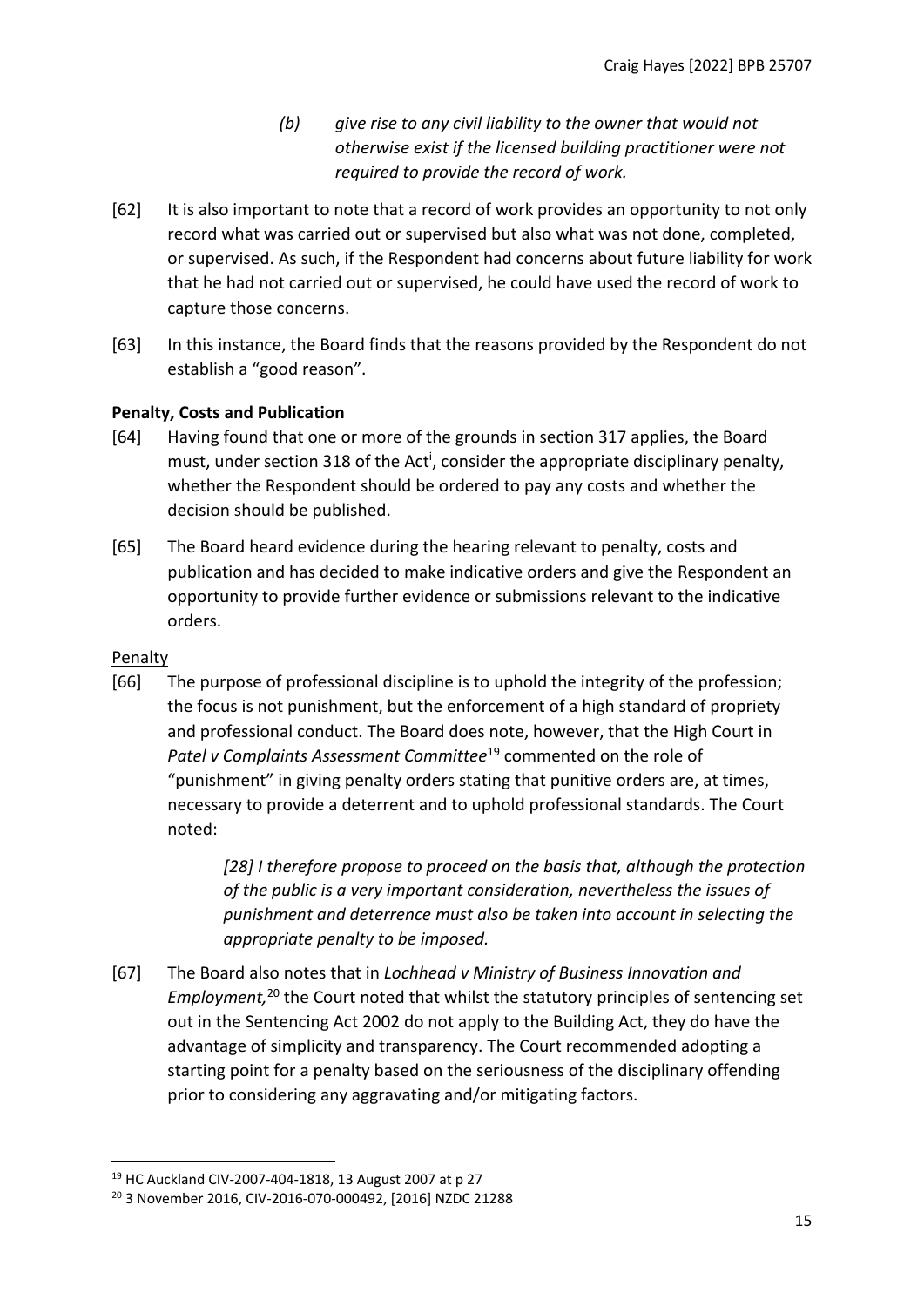[68] The negligence offence is at the lower end of seriousness, and the record of work matters are at the lower end of the disciplinary scale. There are no aggravating or mitigating factors present. As such, the fine is set at \$2,000. This is an amount that is consistent with other penalties imposed by the Board for similar offending.

# <span id="page-15-0"></span>Costs

- [69] Under section 318(4) the Board may require the Respondent "to pay the costs and expenses of, and incidental to, the inquiry by the Board."
- [70] The Respondent should note that the High Court has held that 50% of total reasonable costs should be taken as a starting point in disciplinary proceedings and that the percentage can then be adjusted up or down having regard to the particular circumstances of each case<sup>21</sup>.
- [71] In *Collie v Nursing Council of New Zealand,*<sup>22</sup> where the order for costs in the tribunal was 50% of actual costs and expenses, the High Court noted that:

*But for an order for costs made against a practitioner, the profession is left to carry the financial burden of the disciplinary proceedings, and as a matter of policy that is not appropriate*

[72] Based on the above, the Board's costs order is that the Respondent is to pay, toward the costs of and incidental to the Board's inquiry, the sum of \$3,500, which is the Board's scale costs for a half-day hearing.

# <span id="page-15-1"></span>**Publication**

[73] As a consequence of its decision, the Respondent's name and the disciplinary outcomes will be recorded in the public register maintained as part of the Licensed Building Practitioners' scheme as is required by the Act<sup>23</sup>. The Board is also able, under section 318(5) of the Act, to order publication over and above the public register:

> *In addition to requiring the Registrar to notify in the register an action taken by the Board under this section, the Board may publicly notify the action in any other way it thinks fit.*

- [74] As a general principle, such further public notification may be required where the Board perceives a need for the public and/or the profession to know of the findings of a disciplinary hearing. This is in addition to the Respondent being named in this decision.
- [75] Within New Zealand, there is a principle of open justice and open reporting, which is enshrined in the Bill of Rights Act 1990<sup>24</sup>. The Criminal Procedure Act 2011 sets out

<sup>21</sup> *Cooray v The Preliminary Proceedings Committee* HC, Wellington, AP23/94, 14 September 1995, *Macdonald v Professional Conduct Committee,* HC, Auckland, CIV 2009-404-1516, 10 July 2009, *Owen v Wynyard* HC, Auckland, CIV-2009-404-005245, 25 February 2010.

<sup>22</sup> [2001] NZAR 74

<sup>&</sup>lt;sup>23</sup> Refer sections 298, 299 and 301 of the Act

<sup>&</sup>lt;sup>24</sup> Section 14 of the Act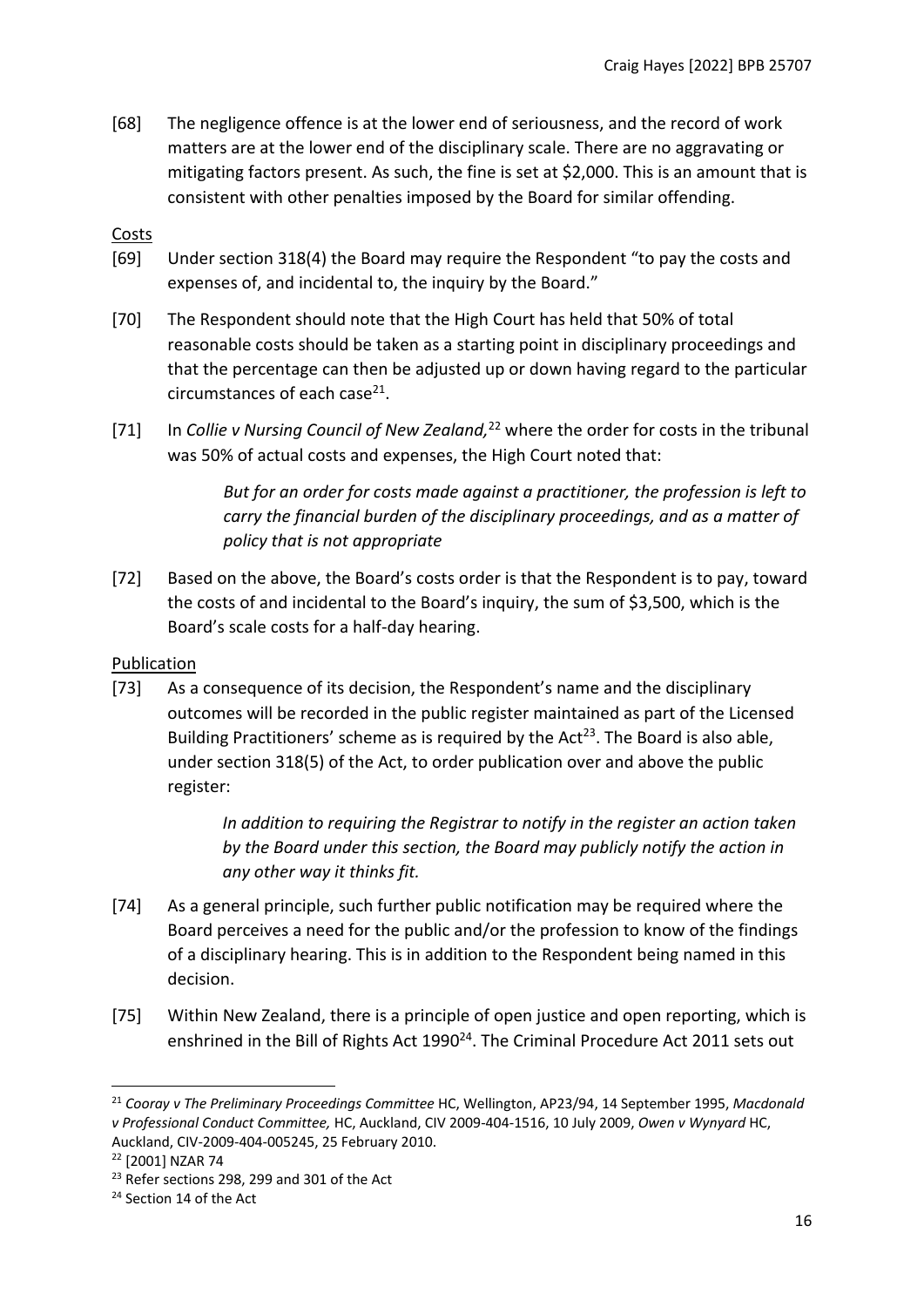grounds for suppression within the criminal jurisdiction<sup>25</sup>. Within the disciplinary hearing jurisdiction, the courts have stated that the provisions in the Criminal Procedure Act do not apply but can be instructive<sup>26</sup>. The High Court provided guidance as to the types of factors to be taken into consideration in *N v Professional Conduct Committee of Medical Council<sup>27</sup> .* 

- [76] The courts have also stated that an adverse finding in a disciplinary case usually requires that the name of the practitioner be published in the public interest<sup>28</sup>. It is, however, common practice in disciplinary proceedings to protect the names of other persons involved as naming them does not assist the public interest.
- [77] Based on the above, the Board **Will Not** order further publication.

#### <span id="page-16-0"></span>**Section 318 Order**

- [78] For the reasons set out above, the Board directs that:
	- **Penalty: Pursuant to section 318(1)(f) of the Building Act 2004, the Respondent is ordered to pay a fine of \$2,000.**
	- **Costs: Pursuant to section 318(4) of the Act, the Respondent is ordered to pay costs of \$3,500 (GST included) towards the costs of, and incidental to, the inquiry of the Board.**
	- **Publication: The Registrar shall record the Board's action in the Register of Licensed Building Practitioners in accordance with section 301(l)(iii) of the Act.**

**In terms of section 318(5) of the Act, there will not be action taken to publicly notify the Board's action, except for the note in the Register and the Respondent being named in this decision.**

[79] The Respondent should note that the Board may, under section 319 of the Act, suspend or cancel a licensed building practitioner's licence if fines or costs imposed as a result of disciplinary action are not paid.

# <span id="page-16-1"></span>**Submissions on Penalty, Costs and Publication**

[80] The Board invites the Respondent to make written submissions on the matters of disciplinary penalty, costs and publication up until close of business on **Friday 29 April 2022**. The submissions should focus on mitigating matters as they relate to the penalty, costs and publication orders. If no submissions are received, then this decision will become final. If submissions are received, then the Board will meet and consider those submissions prior to coming to a final decision on penalty, costs and publication.

 $27$  ibid

<sup>&</sup>lt;sup>25</sup> Refer sections 200 and 202 of the Criminal Procedure Act

<sup>26</sup> *N v Professional Conduct Committee of Medical Council* [2014] NZAR 350

<sup>&</sup>lt;sup>28</sup> Kewene v Professional Conduct Committee of the Dental Council [2013] NZAR 1055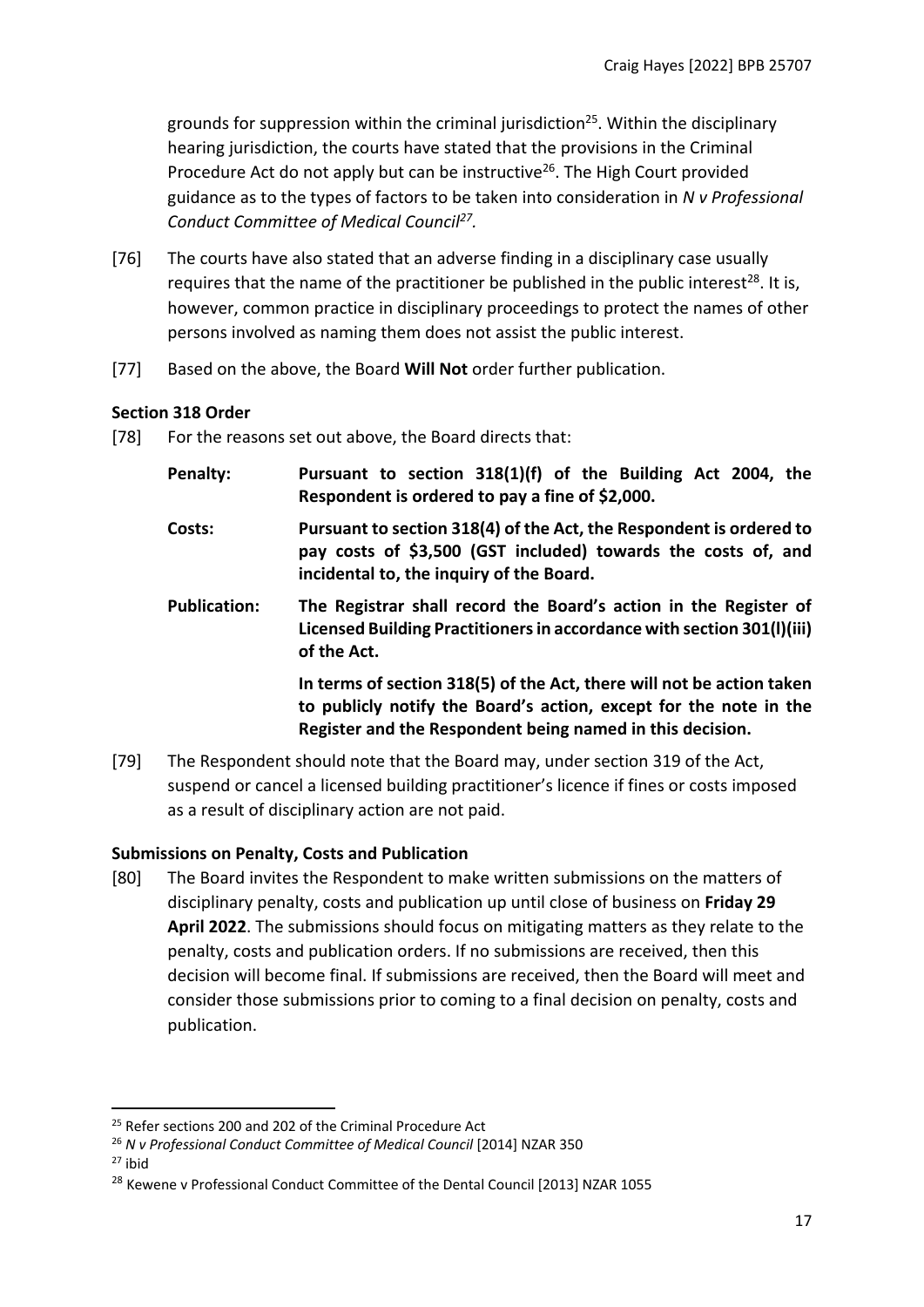[81] In calling for submissions on penalty, costs and mitigation, the Board is not inviting the Respondent to offer new evidence or to express an opinion on the findings set out in this decision. If the Respondent disagrees with the Board's findings of fact and/or its decision that the Respondent has committed a disciplinary offence, the Respondent can appeal the Board's decision.

### **Right of Appeal**

[82] The right to appeal Board decisions is provided for in section 330(2) of the Act<sup>ii</sup>.

Signed and dated this 6<sup>th</sup> day of April 2022.

**Mr M Orange** Presiding

#### <sup>i</sup> *Section 318 of the Act*

- *(1) In any case to which section 317 applies, the Board may*
	- *(a) do both of the following things:*
		- *(i) cancel the person's licensing, and direct the Registrar to remove the person's name from the register; and*
		- *(ii) order that the person may not apply to be relicensed before the expiry of a specified period:*
		- *(b) suspend the person's licensing for a period of no more than 12 months or until the person meets specified conditions relating to the licensing (but, in any case, not for a period of more than 12 months) and direct the Registrar to record the suspension in the register:*
		- *(c) restrict the type of building work or building inspection work that the person may carry out or supervise under the person's licensing class or classes and direct the Registrar to record the restriction in the register:*
		- *(d) order that the person be censured:*
		- *(e) order that the person undertake training specified in the order:*
		- *(f) order that the person pay a fine not exceeding \$10,000.*
- *(2) The Board may take only one type of action in subsection 1(a) to (d) in relation to a case, except that it may impose a fine under subsection (1)(f) in addition to taking the action under subsection (1)(b) or (d).*
- *(3) No fine may be imposed under subsection (1)(f) in relation to an act or omission that constitutes an offence for which the person has been convicted by a court.*